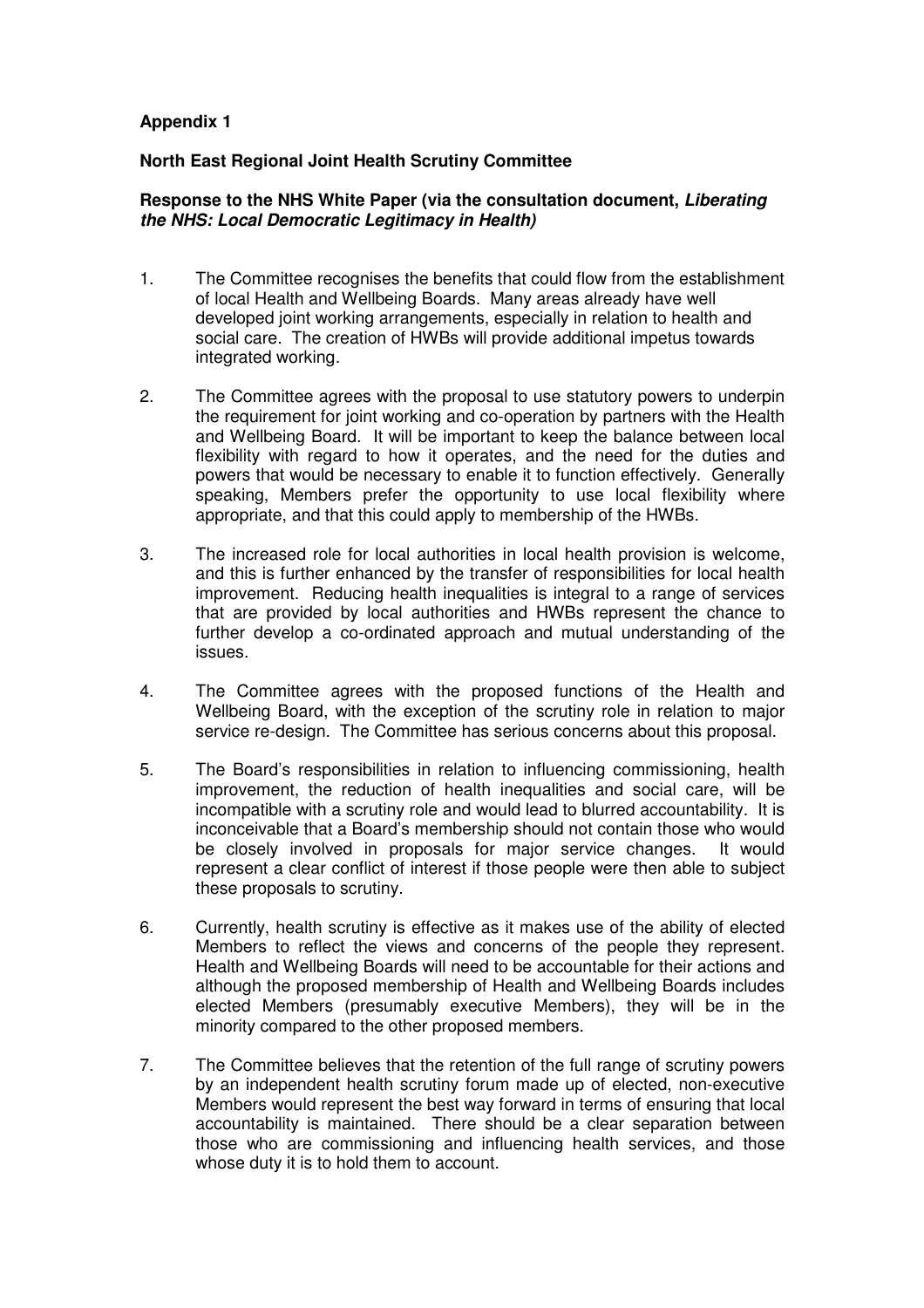- 8. This independence built into existing arrangements has already proven to be effective. The Independent Reconfiguration Panel has taken into account the reports of health scrutiny committees when making recommendations on major service changes.
- 9. A separate scrutiny function would also provide a forum for the local resolution of disputes, both in situations where partners on the HWB could not agree on, for example, shared goals and priorities, and also in relation to major service re-designs. Unless there is a robust local mechanism for dealing with disagreements, there is the potential for an increase in referrals to the national level (however appropriate this may be in some cases).
- 10. The Committee feels that it is important to highlight the full scope of the work that is undertaken by Health Overview and Scrutiny Committees. In addition to responding to NHS proposals and consultations, the introduction of Health Scrutiny has enabled non-executive Councillors to undertake a wide range of pro-active investigations into issues of local concern and/or interest. For example, the North East Joint Committee is currently undertaking a regional collaborative project that seeks to assess the health needs of ex-service personnel and how well they are being met across the region.
- 11. The Committee would be against any proposals that sought to remove the ability of health scrutiny committees to be able to undertake this type of work, and to require responses to reports and recommendations from relevant NHS bodies.
- 12. Many of these reviews have identified recommendations aimed at reducing health inequalities and it has been demonstrated that NHS commissioners have been able to use the evidence that has been gathered as part of the reviews when designing services, and providers have been able to benefit from an extra level of assurance as to the quality of their services.
- 13. One example of the future relationship between health scrutiny and HWBs, could be that Health and Wellbeing Boards may wish to refer issues to Health Scrutiny Committees in order for them to be fully investigated, and to provide recommendations for improvement.
- 14. There needs to be further clarity in relation to the accountability of GP Consortia (whether to HWBs or independent health scrutiny forums), and the accountability of locally based services that have been commissioned on a national basis. Local GP consortia will need to be fully accountable, due to the significant sums of public money for which they will be responsible.
- 15. The Committee believe that where possible, GP Consortia should be aligned to the same areas covered by HWBs. This would improve co-ordination of services, accountability, and the ability to produce relevant documents including Joint Strategic Needs Assessments. In relation to national services, the Committee has concerns over the type of services that will be commissioned nationally (for example, maternity services) and what opportunities there will be for local involvement in the design of such services.
- 16. It is proposed that LINks will be replaced with local HealthWatch organisations. The Committee believe that LINks as currently constituted do not have the capacity to undertake additional responsibilities, especially in relation to complaints advocacy and the provision of advice and information.